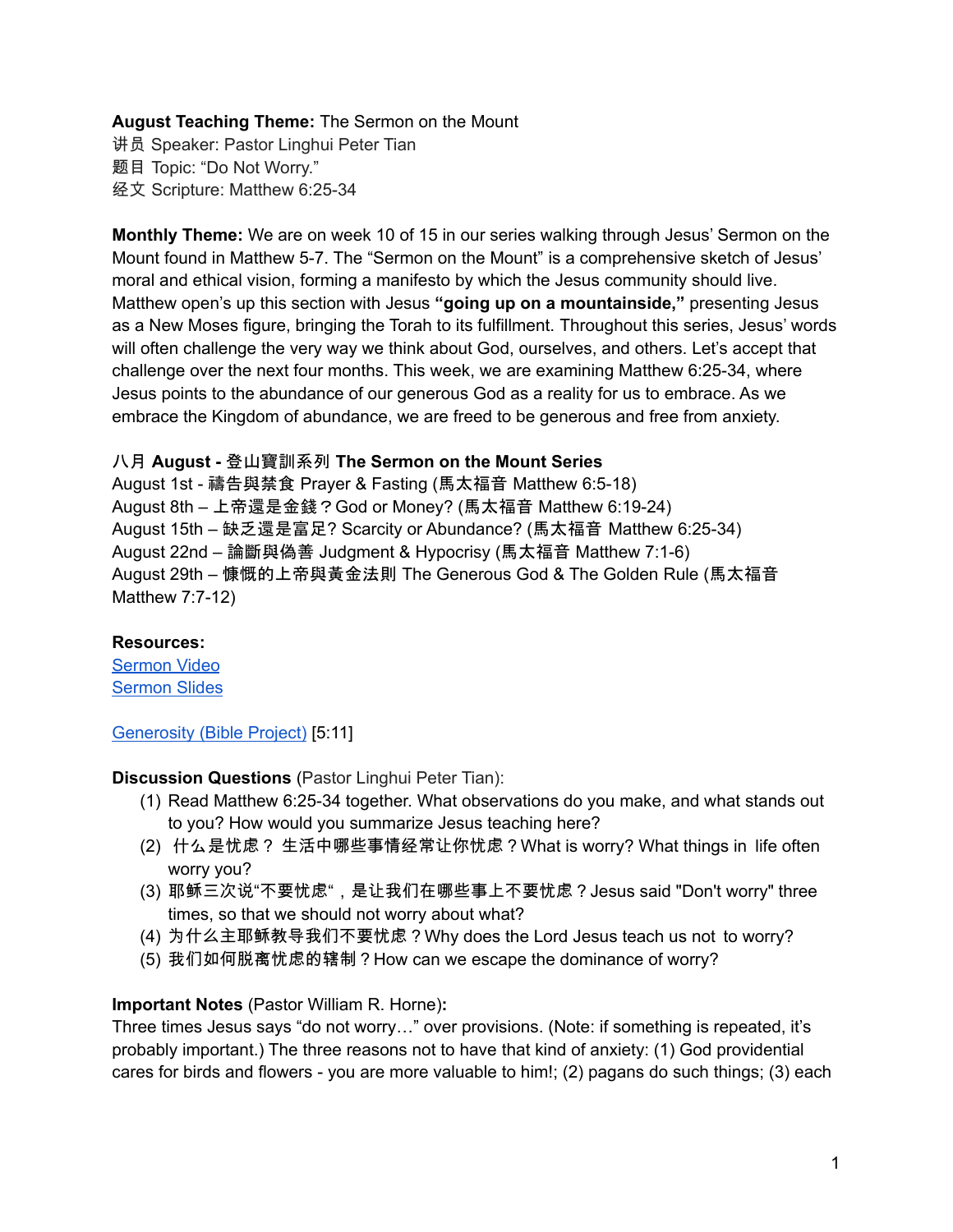day has its own problems, so let tomorrow take care of itself/worry will not add any more hours to your life.

Now, if only just saying no to anxiety was that easy. Unfortunately, many of us are more prone to and struggle with worry and anxiety - making Jesus' words seemingly impossible. We must, however, consider two things (1) Jesus is using rhetoric to call his disciples to get their priorities right, not giving a lesson in psychology. Jesus wants his disciples to be freed from a life of anxiously trying to secure one's needs by trusting in God as a provider. Do we operate out of fear or faith when it comes to material goods? (2) God's grace is sufficient in our weakness, and the Holy Spirit promises to walk with us on the journey of transformation. This reality is also true with our disposition to anxiety in conjunction with wisdom in mental health care.

"Jesus further admonishes his hearers to let tomorrow worry about itself. *Yet when Jesus forbids us to worry about tomorrow, this does not mean that concerns will never press upon us. It means instead that we should express dependence on God in each of these concerns.* We should pray for our genuine needs (v. 11), provided we pray for God's kingdom most of all." (Keener, C. S.)

**This passage calls us to a profound trust in God as the sustainer and caring provider. That we would be sensitive enough to look out at the world and see God at work.** What are some reasons we struggle to trust God at this level? What keeps us from seeing God at work in the world?

Jesus paints for us a mindset of abundance (there is enough) as opposed to a mindset of scarcity (there is not enough). When we read Genesis 3:1-6, we can see the root of scarcity's mindset, which leads to anxiety, worry, and unhealthy striving. The biblical portrait of evil begins with an **act of desiring and taking** what is not rightfully ours to take. You can find the full story in Genesis chapter 3, but let's look at a few verses that demonstrate this point.

- "You shall not eat from any tree of the garden" (Gen. 3:1). The scene opens with a serpent subtly undermining God's generosity.
- "You will not die. For God knows that in the day you eat from it, your eyes will be opened and you will be like God, knowing good and evil" (Gen. 3:4-5). **The serpent portrays God as holding out on humanity, withholding knowledge and good things.**
- "When the woman saw that the tree was good for food, and that it was a delight to the eyes, and that the tree was **desirable** for making wise, she **took** from its fruit and ate; and she gave also to her husband with her, and he ate" (Gen. 3:6). (The Bible Project)

**Matthew 6:33:** The part of the "future" Jesus wants his followers concerned with is the Kingdom, not tomorrow's needs. Trusting in God has a sustainer and provider frees the Jesus followers to this pursuit. Seeking first the Kingdom and righteousness is a call to reshape what we value most. "Money matters; without it, we can't do most things that a capitalist world requires. Provisions matter; without food or drink or clothing we don't survive. *But "matter" is not the same as "worship."* (McKnight, S.)

Remember, the ways in which we live in the present, through the power of the Holy Spirit, can give people a taste of the future (the Kingdom of God). The kingdom of God is reaching from the future into the present world through his people. Again, this does not mean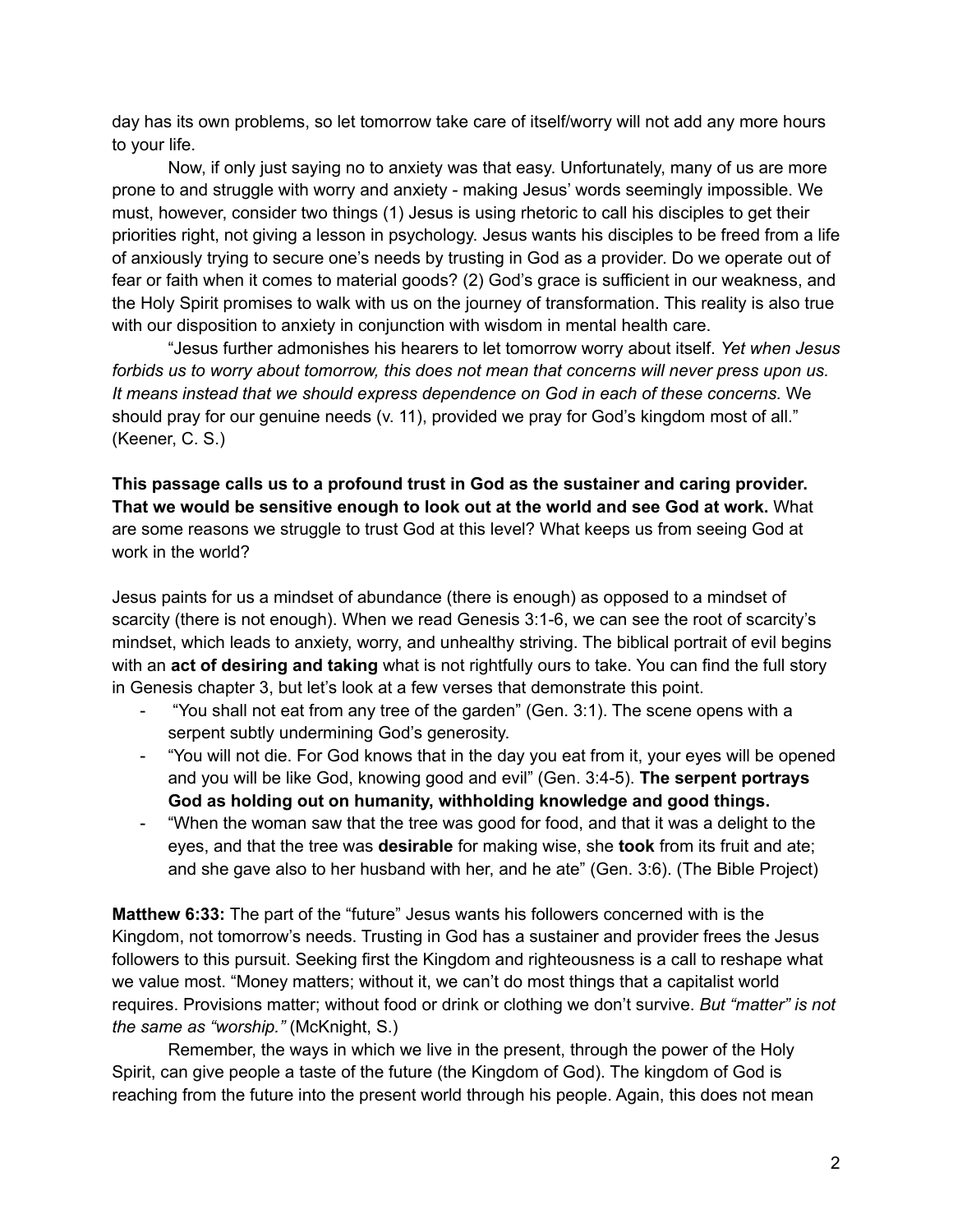we are careless about our material needs, but that our primary focus is acting in the ways of the Kingdom of God in the world, as opposed to "anxious striving" for our material needs. *In this passage, we see when we act with "a mindset of abundance" rooted in trusting God, that frees us to live generously, we are showing the world how things should be and will be when King Jesus returns.*

#### **Sermon Summary** (Elder Yin):

不要忧虑

\* 「所以我告诉你们,不要为生命忧虑吃什么,喝什么;为身体忧虑穿什么。生命不胜于饮食吗?身体不胜于衣裳吗? 你们看那天上的飞鸟,也不种,也不收,也不积蓄在仓里,你们的天父尚且养活它。你们不比飞鸟贵重得多吗? 你们 哪一个能用思虑使寿数多加一刻呢? 何必为衣裳忧虑呢?你想野地里的百合花怎么长起来;它也不劳苦,也不纺线。 然而我告诉你们,就是所罗门极荣华的时候,他所穿戴的,还不如这花一朵呢!你们这小信的人哪!野地里的草今天 还在,明天就丢在炉里, 神还给它这样的妆饰,何况你们呢! 所以,不要忧虑说,吃什么?喝什么?穿什么? 这 都是外邦人所求的。你们需用的这一切东西,你们的天父是知道的。你们要先求他的国和他的义,这些东西都要加给 你们了。所以,不要为明天忧虑,因为明天自有明天的忧虑;一天的难处一天当就够了。」 马太福音 6:25-34

登山宝训教导基督徒的生活,学习如何在日常生活中与神同行。

一,不要忧虑含意?

1, 不要为不重要的事忧虑

**"「所以我告**诉你们,不要为生命忧虑吃什么,喝什么;为身体忧虑穿什么。生命不胜于饮食吗?身体不胜于衣裳吗? 你们看那天上的飞鸟,也不种,也不收,也不积蓄在仓里,你们的天父尚且养活它。你们不比飞鸟贵重得多吗?" 马太福音 6:25-26

与生命相比那个更重要。次重要和最重要的比较。政治观和教会的合一那个更重要。对教会不同意见和教会的合一,那 个更重要?保罗写对吃肉的观点: "所以,食物若叫我弟兄跌倒,我就永远不吃肉,免得叫我弟兄跌倒了。"吃肉和弟 兄跌倒, 那个更重要? 哥林多前书 8:13 。父妻同样,能认输的一方是赢家。父妻关系比输赢更重要。撒担鬼计是让我们看见次重要成为重

要,以至忽略什么是最重要的。

2, 不要为不能改变的事忧虑

"你们哪一个能用思虑使寿数多加一刻呢?" 马太福音 6:27

生活中很多事是无法改变。 抱怨自己的出生,没有意思。不能改变自己孩子的优秀与否。 上帝赐我平静,接受无法改变人事情。给我勇气,去改变我能改变的事赐好智慧可分辨这两者的区别-尼波。

God, grant me the serenity to accept the things I cannot change, courage to change the things I can, and wisdom to know the difference-Niebuhr

3, 不要为没有发生的事忧虑 诗90,劳苦愁烦,转眼成空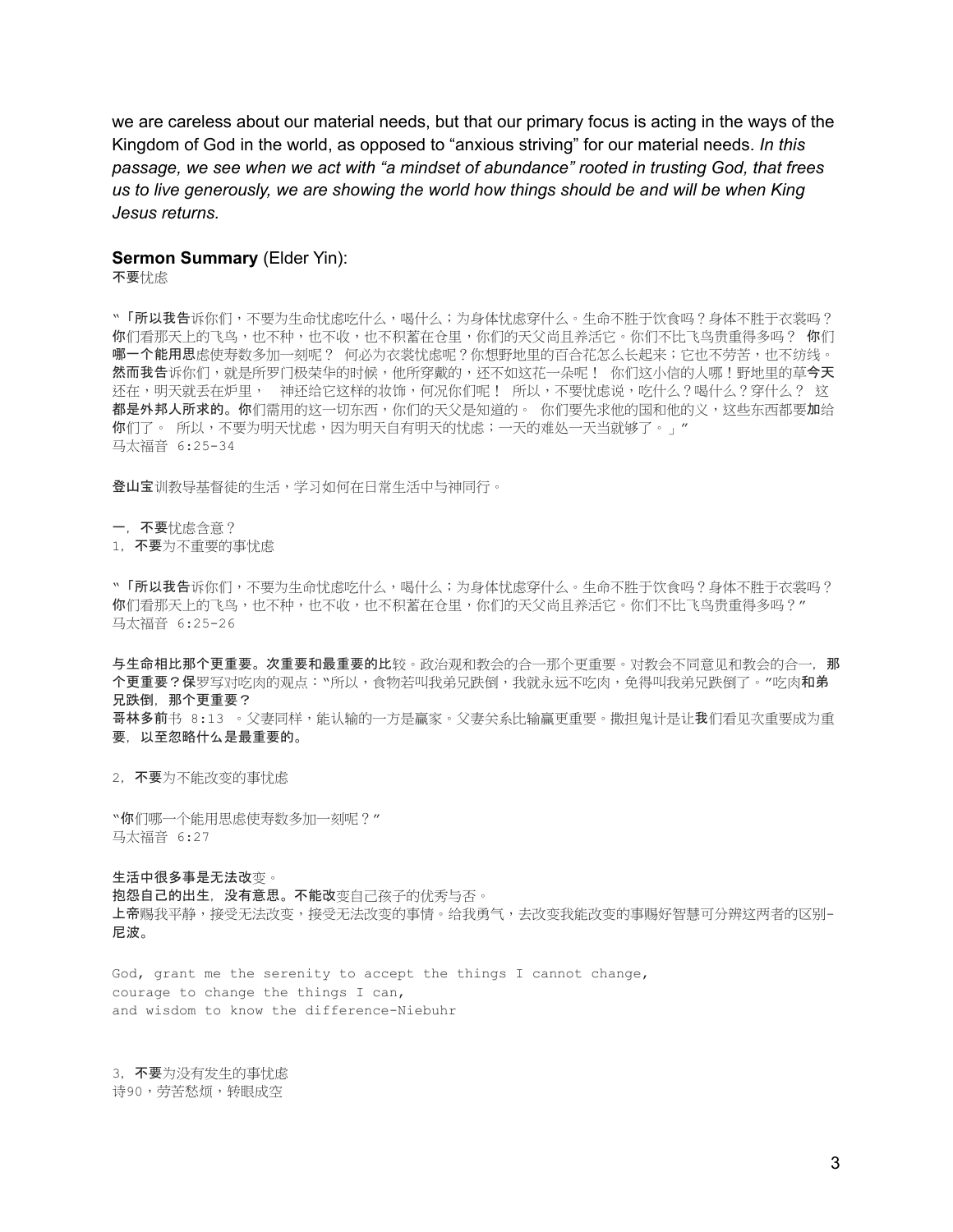生命短暂,要活的没有担心,亨受在神里面的平安,生命在上帝手中,去天堂也是好的无比。基督徒不能胆怯的人而是 有盼望的人。

二,为何耶稣教导我们不要忧虑 1,忧愁使我们跌到在地。 不能有盼望路22:31-45

"祷告完了, 就起来, 到门徒那里, 见他们因为忧愁都睡着了, " 路加福音 22:45 耶稣在客西马尼祷告,门徒因忧睡着了。忧愁使我们不能享受生活 忧愁使不能走信仰的道路

2,遮盖信心的眼睛

不能感受和神同在

"马利亚却站在坟墓外面哭。哭的时候,低头往坟墓里看, 就见两个天使,穿着白衣,在安放耶稣身体的地方坐着, 一个在头,一个在脚。天使对她说:「妇人,你为什么哭?」她说:「因为有人把我主挪了去,我不知道放在哪 里。」 说了这话,就转过身来,看见耶稣站在那里,却不知道是耶稣。 耶稣问她说:「妇人,为什么哭?你找谁 呢?」马利亚以为是看园的,就对他说:「先生,若是你把他移了去,请告诉我,你把他放在哪里,我便去取他。」" 约翰福音 20:11-15

是不是神离我们,如果我们忧虑,不能见神,那就是撒担成功,遮住我们的眼。把握忧虑扩大到比上帝更大,就见不到 神。诗篇23说到死荫的幽谷,大卫没有不害怕,因神和我同在。

3,忧虑的辖制

基督徒知道神, 信神, 但现实中只信自己。对上帝无信心,信心和认识神有关。对神的认识和理解和信心。是不是信的 神是真神?你的生活在上帝手中,你和神的关系?我们在天上的父。

三,如何脱离忧虑的辖制,

不忧愁不是因为我们没有忧虑,因为我们有天上的父。忧虑是不信。

"你们这小信的人哪!野地里的草今天还在,明天就丢在炉里, 神还给它这样的妆饰,何况你们呢! 所以,不要忧 虑说,吃什么?喝什么?穿什么?这都是外邦人所求的。你们需用的这一切东西,你们的天父是知道的。" 马太福音 6:30-32

"你们看那天上的飞鸟,也不种,也不收,也不积蓄在仓里,你们的天父尚且养活它。你们不比飞鸟贵重得多吗?*"* 马太福音 6:26

父顾念我们。

No worry Pastor Tian Matthew 6:25-34

""Therefore I tell you, do not worry about your life, what you will eat or drink; or about your body, what you will wear. Is not life more than food, and the body more than clothes? Look at the birds of the air; they do not sow or reap or store away in barns, and yet your heavenly Father feeds them. Are you not much more valuable than they? Can any one of you by worrying add a single hour to your life? "And why do you worry about clothes? See how the flowers of the field grow. They do not labor or spin. Yet I tell you that not even Solomon in all his splendor was dressed like one of these. If that is how God clothes the grass of the field, which is here today and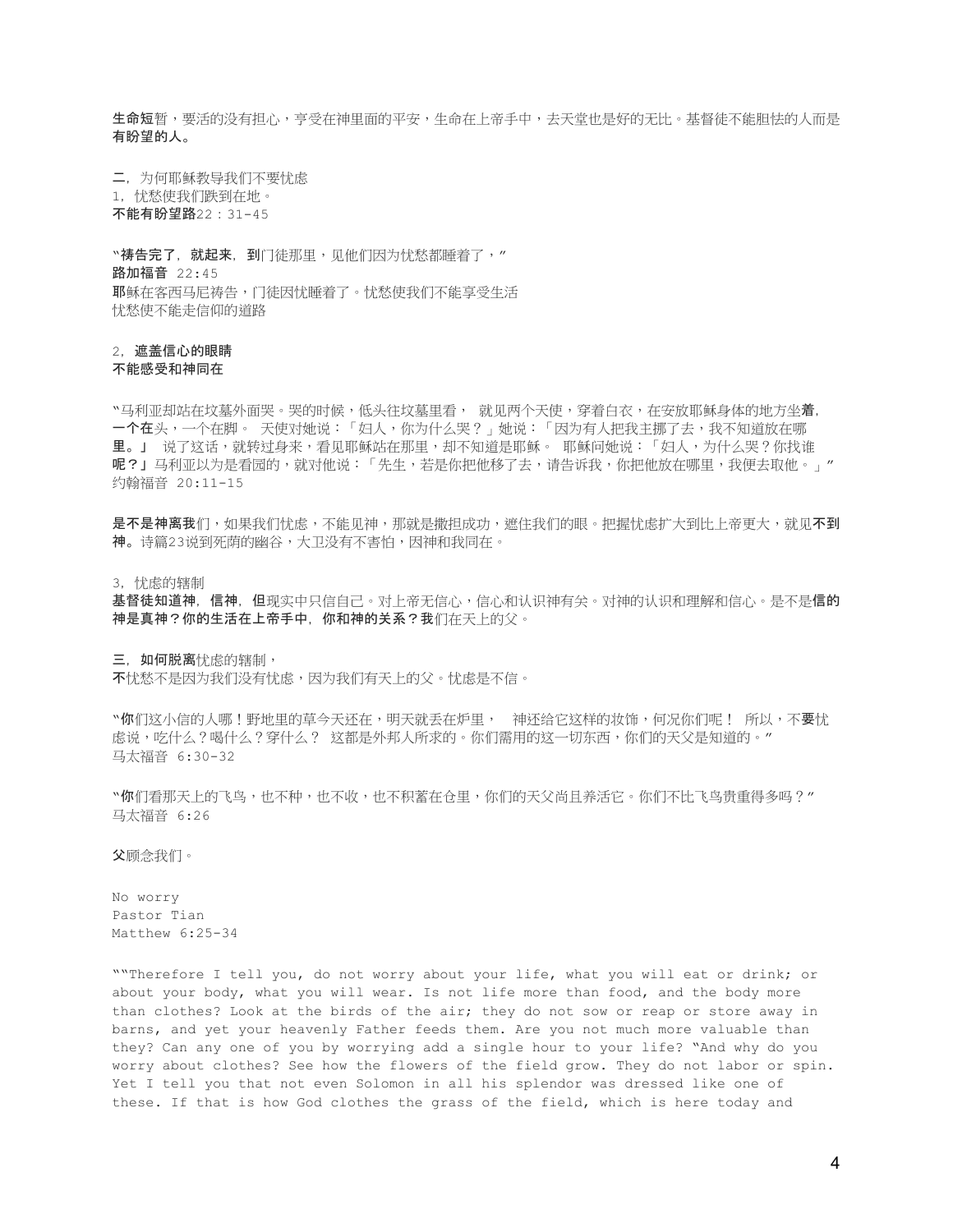tomorrow is thrown into the fire, will he not much more clothe you—you of little faith? So do not worry, saying, 'What shall we eat?' or 'What shall we drink?' or 'What shall we wear?' For the pagans run after all these things, and your heavenly Father knows that you need them. But seek first his kingdom and his righteousness, and all these things will be given to you as well. Therefore do not worry about tomorrow, for tomorrow will worry about itself. Each day has enough trouble of its own." Matthew 6:25-34 NIV

Sermon on the Mt teaches us how to live life, how to face troubles because our faith is real and practical, not ideological. Today we will deal with a problem that accompanies in all our life. Why after become Christians, we still worry? 1)what does Jesus mean when he says do not worry. We can live a life without worry

A.do not worry about things not important 6:25-26 What to eat, what to wear, important? We face these EVERY DAY! In comparison with our life, which is more important? Don't let the second important issue cover up the most important thing. Ex. political view point vs unity of church? Your own point of view about church service vs brotherly relationship? Unity of church is more important, not because one has no stand, therefore he gives up his own opinion Apostle Paul sought the benefit of the weakly The first one admits/gives up a fight in a marital relationship is the winner

B.do not worry about the things you can't change 6:27 by worrying, have we added an inch of your height, extended five more minutes of our life? None can change: our heights, our faces, our races. Can you change your parents? Meaningless to worry about the unchangeable

God grand me the serenity to accept the thing I can't change, the courage to change the things I can change, and wisdom to know the difference —-Saying of sb. of Lincoln University

C.do not worry about the things yet happen 6:34 worry because of no assurance of the future Psalms 90. Length of our days 70-80, Full of troubles and sorrows, time quickly fly by The shadow of Covid-19 pandemic Ex. At the end of 2019, when the pandemic was still in Wuhan, the Chinese population in US were already worry up, fear had already arrived! Turned my eyes from worry to fix on the Lord, entrust my life to God, Wear mask, use sanitizer, get vaccine, Being responsible to the brothers and sisters I have to pay visitation Do all the best I do, leave the rest in the hand of God Satan often put us into the mood of fear and worry God help us, not worry for the things yet happen. If it does, still put Hope in God

2)why does Jesus teach us not to worry? A. Worry for long time, We will result in loss our ability to live Luke22:31-45 prayer of Gethsemane, the disciples fell sleep because of sorrow. Worry drains our strength, feel less empowered, disciples slammed to the ground